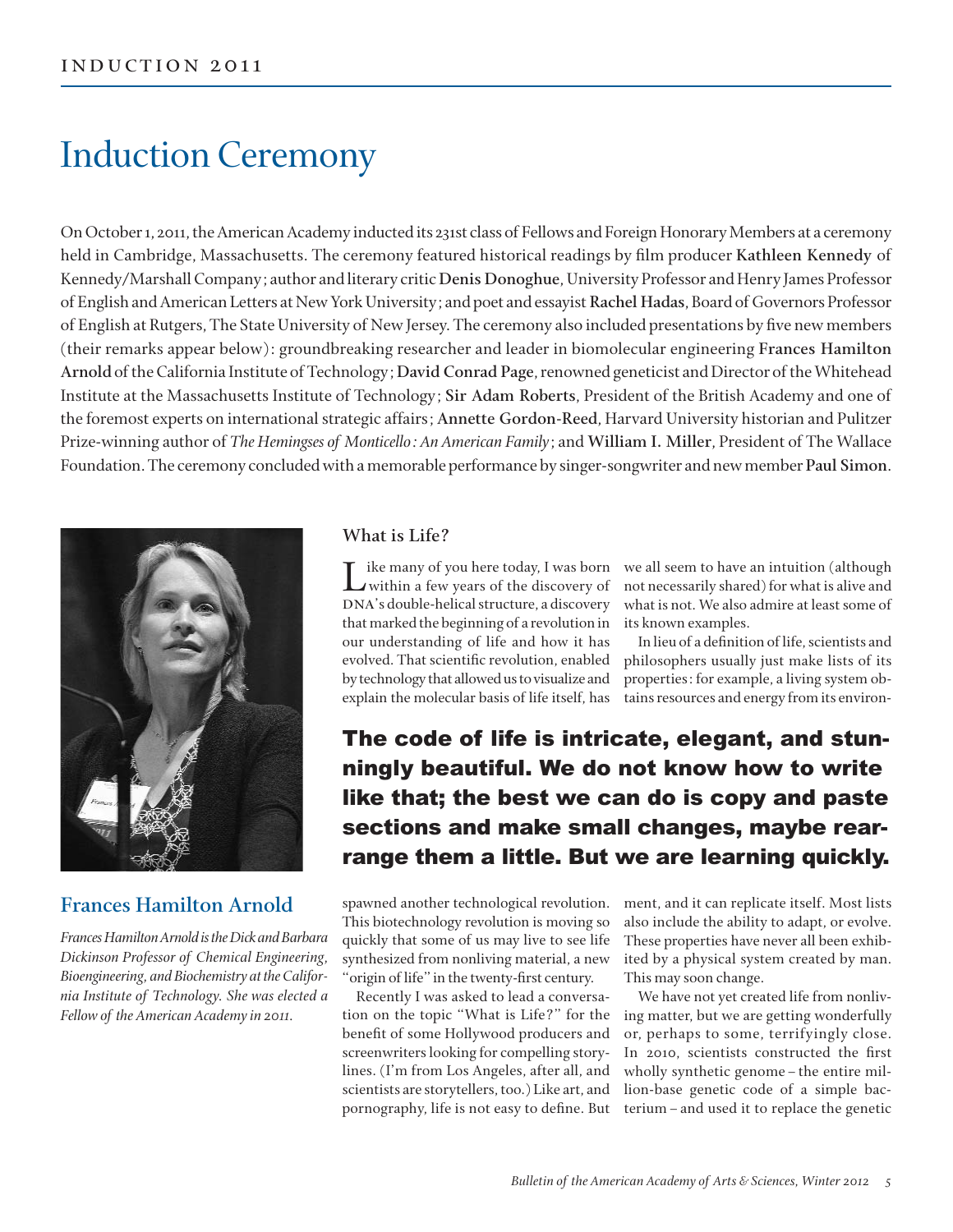code of a closely related organism. This semi-synthetic cell "re-booted": it grew and reproduced as directed by its laboratorygenerated genome.

The technological and scientific advances that enabled this feat have also allowed us to re-program organisms whose behaviors we want to control. For thousands of years humans used artificial selection to modify everything from corn to carrier pigeons. But recently, through genetic engineering, stem cell engineering, or what we now call "synthetic biology," we have built remarkable new organisms that can convert renewable biomass to fuels and chemicals, organisms that can track down and annihilate pathogens, cells that can grow into desperately needed tissues and organs, or that could feed the planet's rapidly growing population.

Under the pressure of natural selection, life has created amazing molecules and mechanisms needed for survival in an extraordinary range of environments. A few billion years of Darwinian exploration, innovation, trial and error, success and failure have generated a truly stunning array of solutions to the problem of life. Many of these solutions - often via the DNA that encodes them–can be lifted from their natural contexts and applied to human problems. Compared to any other engineering substrate, biology surely has the most diverse and creative "parts list." It is also frustratingly unpredictable: we are still woefully ignorant of how to write new DNA code for desired behaviors. But, remember, we have only just recently started to try.

For moviegoers, it's easy to tell a gripping story of science or scientist gone bad, the experiments that ran amok, the fatal combination of too much power and too little wisdom. It's much harder to write a compelling tale of tragedy that never happened. But that's our job. Scientists are optimists– why else would we devote so much effort to devising intricate experiments to tease out new knowledge? We also continue to innovate, to solve problems, perceived and real. Our world is rife with potential tragedies: rapidly dwindling resources, new diseases that spread with frightening speed, the effects of global warming. The role of science in protecting our lives and our planet is crucial and dramatic. The pressure to find answers is real.

In this era of synthetic biology, I hope that we will look to life for inspiration, and not just a new opportunity for exploitation. The code of life is rich. Like a Beethoven symphony or the poetry of Whitman, it is intricate, elegant, and stunningly beautiful. We do not know how to write like that; the best we can do is copy and paste sections and make small changes, maybe rearrange them a little. But we are learning quickly. I hope that the life we write is beautiful, and that it supports and enriches our own.



# **David Conrad Page**

*David Conrad Page is Director of the Whitehead Institute, Professor of Biology at the Massachusetts Institute of Technology, and an Investigator at the Howard Hughes Medical Institute. He was elected a Fellow of the American Academy in 2011.*

# **What We Don't Know about Sexual Reproduction**

I would like to discuss a subject that the<br>learned membership of this Academy T would like to discuss a subject that the may not have spent much time considering: sex. I do not mean having sex. (I'm sure that many of you have thought about that.) I mean understanding–at a basic biological level–how our species propagates itself, by way of the process termed *sexual reproduction*.

Sexual reproduction is a brilliant scheme by which two adults–two prospective parents–each contribute half their genes to the making of an embryo and thereby a child. It is how we transmit our genome, our genes, from one generation to the next. Each of us is a product of sexual reproduction, whether by conventional insemination or by in vitro fertilization.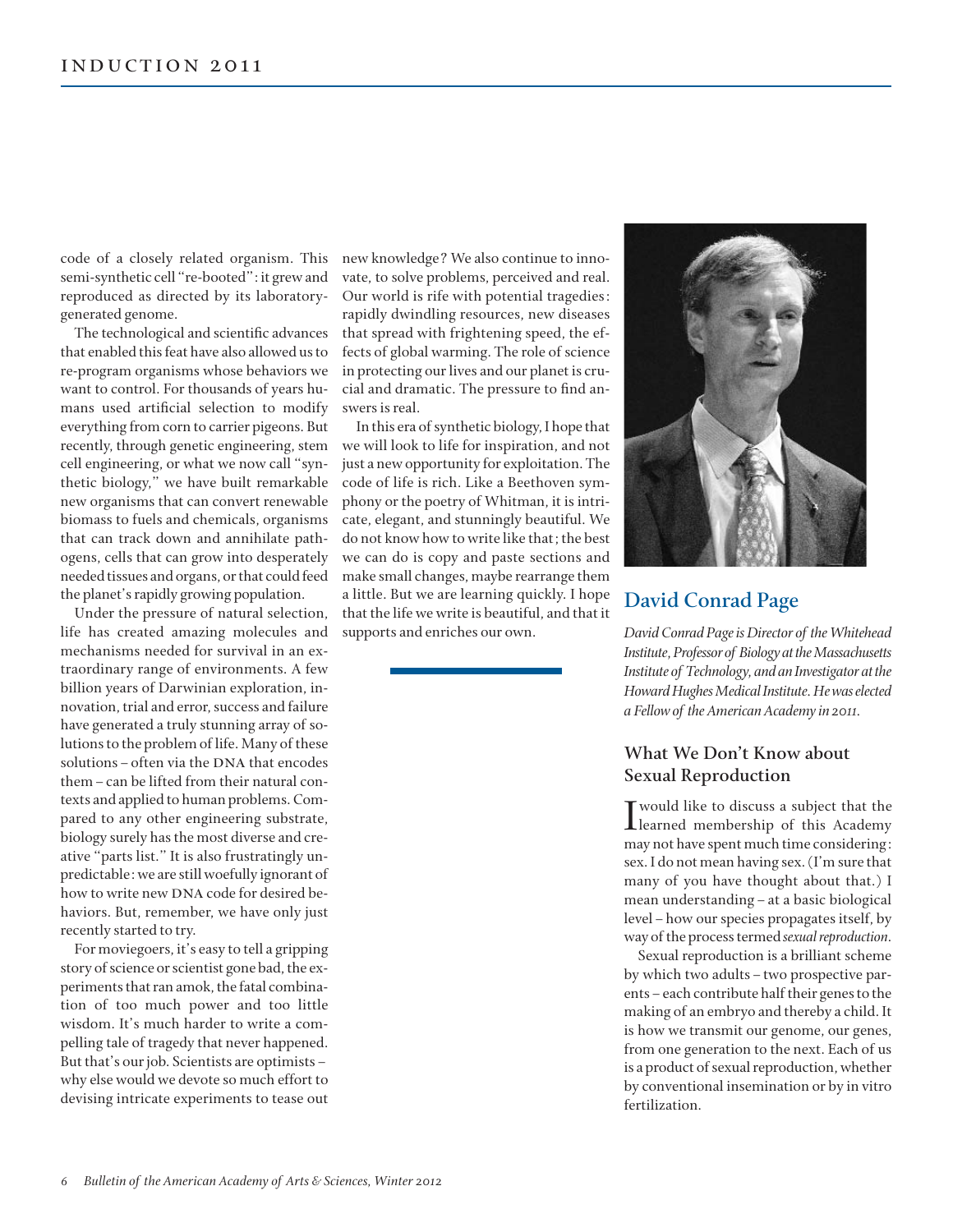Outside the realm of science, it is commonly assumed that scientists collectively know or are about to learn everything about the physical world: that the era of discovery is coming to a close, and that we should now focus on practical translation of basic knowledge. Outside the realm of medicine, it is commonly assumed that physicians collectively know or are about to learn everything about the human body. Of course, this is not true in any area of science or medicine and is *especially* not true in the case of reproductive biology, the study of sexual reproduction.

we have means of circumventing infertility–in vitro fertilization, donor eggs, donor sperm, and other methods of assisted or surrogate reproduction–but these merely bypass infertility's root causes, which remain largely unknown and unaddressed. And be aware that the principal methods of bypassing infertility were pioneered abroad, or with private funding in the United States– not with federal dollars.

Let me turn to contraception, where there has been no fundamental scientific breakthrough in a half-century. To be precise, it has been fifty-one years since American so-

# Art, literature, music, and social science are as important as medicine and biology in understanding and conveying both the tragedy and the opportunity that surround our ignorance of sexual reproduction.

In America, fundamental, basic research on human reproduction is meager, it is diminishing, and it is at real risk of being blown off the scientific highway by the onward rush of biomedical research in other areas. Why should members of this Academy care? As I will illustrate, the immediate consequences of our ignorance regarding human reproduction are personal, impacting the lives of many in this room and beyond. The long-term consequences of our ignorance are global.

Consider infertility and contraception, two areas in which there has been an astonishing lack of progress in basic science in recent decades. One of every six American couples of childbearing age is infertile; yet the search for causes, for fundamental understanding of human infertility, is in a primitive, undeveloped state that we all would consider intolerable were we discussing heart disease, high blood pressure, or other disorders of older adults. To be sure,

ciety was introduced to, and ultimately transformed by, "the pill," the first drug to be prescribed for long-term use in a healthy person. Notably, the pill was developed with *private* funds in the United States and Mexico. In 1959, on the eve of the pill's introduction, then-President Dwight Eisenhower told a reporter who inquired about contraceptives, "I cannot imagine anything more emphatically a subject that is not a proper political or governmental activity or function or responsibility."

Today, the "male pill"–an old but appealing concept–awaits serious exploration, largely because of our fundamental ignorance of mechanisms underlying male reproductive function. Meanwhile, during the last half-century, the world's population has increased from three billion to seven billion. In the circles in which I travel, the focus of discussion has shifted from population control to the consequences of its absence: climate change, and shortages of water, food, land, and energy. These are vast, global issues, but they have arisen one child at a time.

In focusing on infertility and contraception, I have only begun to touch on the issues arising from our ignorance of the mechanisms by which the genome is transmitted from one generation to the next. I have said nothing about other medical problems that persist in part because of this lack of understanding: miscarriages, birth defects, and various cancers. I chose this setting to raise the problems engulfing reproductive science because I believe this body can play an important role in their solution.

I believe that art, literature, music, and social science are as important as medicine and biology in understanding and conveying both the tragedy and the opportunity that surround our ignorance of sexual reproduction. You each have achieved prominence in an arena where the ultimate causes of this ignorance reside:

- Taboos against discussion of sexual reproduction and its consequences;
- The lack of political courage to address these issues through funding of education and research; and
- The failure to understand that progress in medicine still depends on basic discoveries whose practical implications are not immediately obvious.

Your talents are needed if we are to stimulate discussion, promote education, and support the research that will help your children, grandchildren, and future generations lead healthier lives, on a planet that can support them.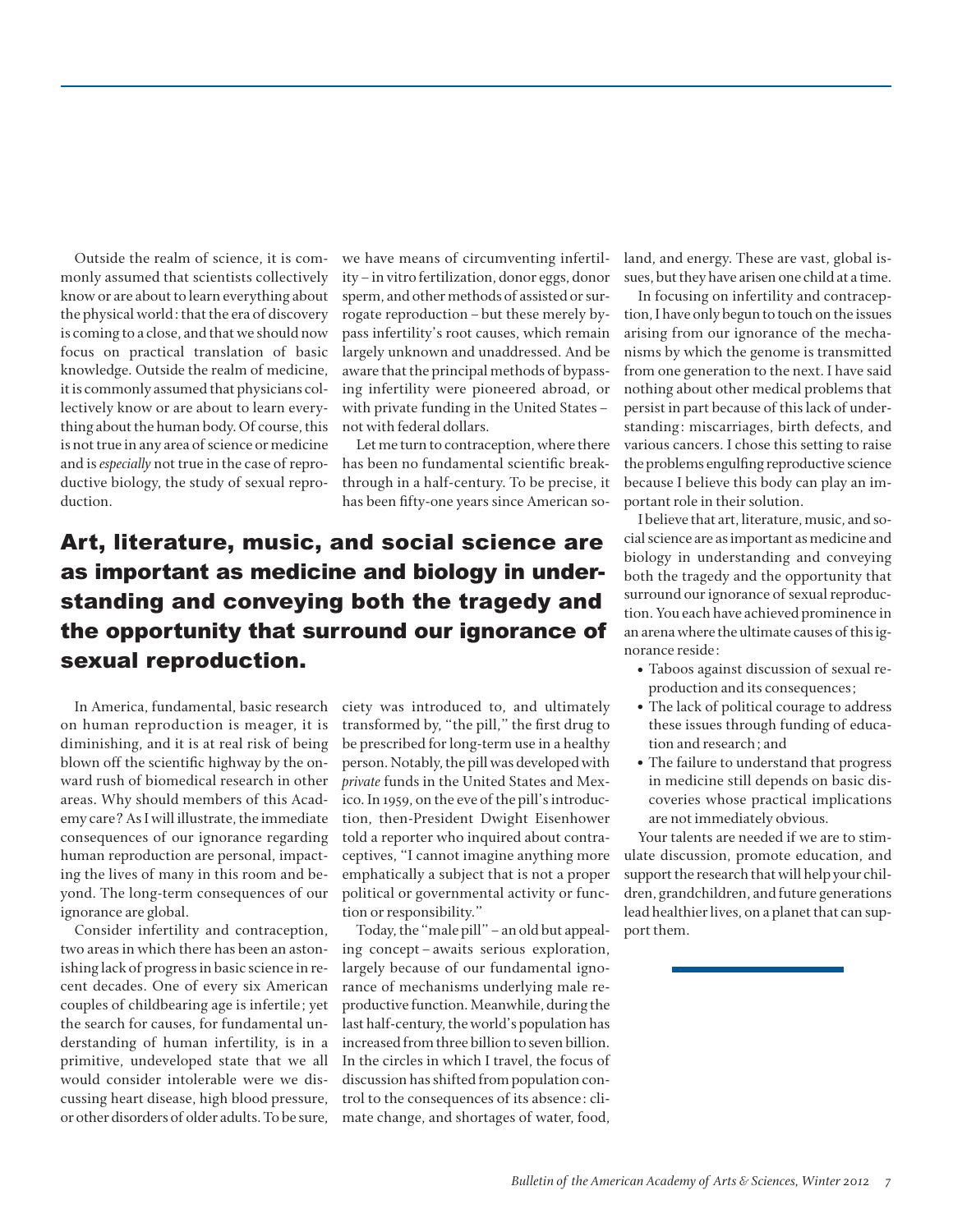

# **Adam Roberts**

*Adam Roberts is President of the British Academy, Senior Research Fellow in the Centre for International Studies at Oxford University, and Emeritus Fellow of Balliol College, Oxford. He was elected a Fellow of the American Academy in 2011.*

#### **The Social Sciences and the World**

It means a great deal to me to be invited<br>into the company of such a distinguished Tt means a great deal to me to be invited group of colleagues across the range of academic subjects. I have held the American Academy of Arts and Sciences in awe for precisely fifty years. In 1961, when I was still an undergraduate student at Oxford University, and much concerned about nuclear weapons, I came across the magnificent issue of *Dædalus* on the subject of arms control.<sup>1</sup> It was a multidisciplinary eye-opener. It showed me that questions that were the subject of hot debate (in which I took part, no doubt heatedly) could also be analyzed calmly and perceptively. I was particularly impressed not just by the variety of points of

<sup>1</sup> *Dædalus* 89 (4) (Fall 1960).

view represented, but by the ways in which nuanced positions seemed to make more sense than the reach-me-down standard formulae of much political debate. That issue of *Dædalus*, along with Hedley Bull's excellent book *The Control of the Arms Race*, contributed to my decision a few years later to go into graduate studies in international relations, which I did in 1965 at the London School of Economics.

Today, a half-century later, the international problems that we face stand in need of the same kind of calm, perceptive, and innovative analysis. The social sciences have a key part to play in this.

In respect of many contemporary problems we are all inheritors of one–never completely dominant–tradition in the social sciences and in public life more generally of seeking standard answers that can be applied across the board, to any country. This has been evident, for example, in that tendency in political science to identify the requirements of the good life and then to work out the political system most conducive to it. From there it is but a step to believing that it is good for all the peoples of the world, and even that it can be imposed by the sword.

This is no new tendency. In my country, Jeremy Bentham (1748–1832), one of the great figures of progressive social thought and indeed the inventor of the word *international* and the term *international law*, was much given to seeking universalist solutions. He proposed radical democratic reform for Britain, and indeed for everywhere else as well. He had a walking partner, with whom he went on several three- to fourhour walks in London before breakfast, whose name will be familiar to you: John Quincy Adams, President of the American Academy from 1820 to 1829. In May 1817, Adams–at that time Minister to the Court of St James's–made it clear that he was suspicious of the way Bentham regularly upheld the United States as a model for Britain, because the two countries had different starting points.<sup>2</sup> So here was a nice reversal of roles, with the Englishman tending toward reckless universalism, while his American friend urges caution and cultural relativism.

A few years later, in respect of Libya– which, then known as Tripoli, was almost as much a problem in his lifetime as it is now– Bentham conceived of a plan to use U.S. military force to liberate the country from reactionary and autocratic rule. Sound familiar? In January 1823, he drafted a letter to John Quincy Adams, who by then was U.S. Secretary of State (1817–1824) as well as, rather more important, President of the American Academy. Bentham's letter said:

a body of men, regularly trained, [and] disciplined . . . would be an indispensable requisite. This would be needful to serve as a basis or centre of union, a *point d'appui*, a moving fortress, to which volunteers might come in and attach themselves. With the interests and affections of the people in their favour, . . . small indeed is the number that would be sufficient.<sup>3</sup>

This sounds awfully like Rumsfeld-lite. Its fundamental intellectual error lay in its belief that the existence of opposition in Tripoli meant that the people there wanted modernization, rationalization, democracy, and a strong central state on Western models. I say this not to criticize the ongoing NATO operation in Libya, with which I have much sympathy, but to warn against some of the facile assumptions about what comes

<sup>3</sup> Draft letter of Bentham to John Quincy Adams, written between January 10 and 13, 1823, and apparently never sent. Philip Schofield, ed., *Securities against Misrule and Other Constitutional Writings for Tripoli and Greece* (Oxford: Oxford University Press, 1990), 149. This volume is part of the excellent series *The Collected Works of Jeremy Bentham*, sponsored by the British Academy.

<sup>2</sup> C. F. Adams, ed., *Memoirs of John Quincy Adams, Comprising Portions of his Diary from 1795 to 1848* (Philadelphia: J. B. Lippincott, 1874–1877), vol. III, 539.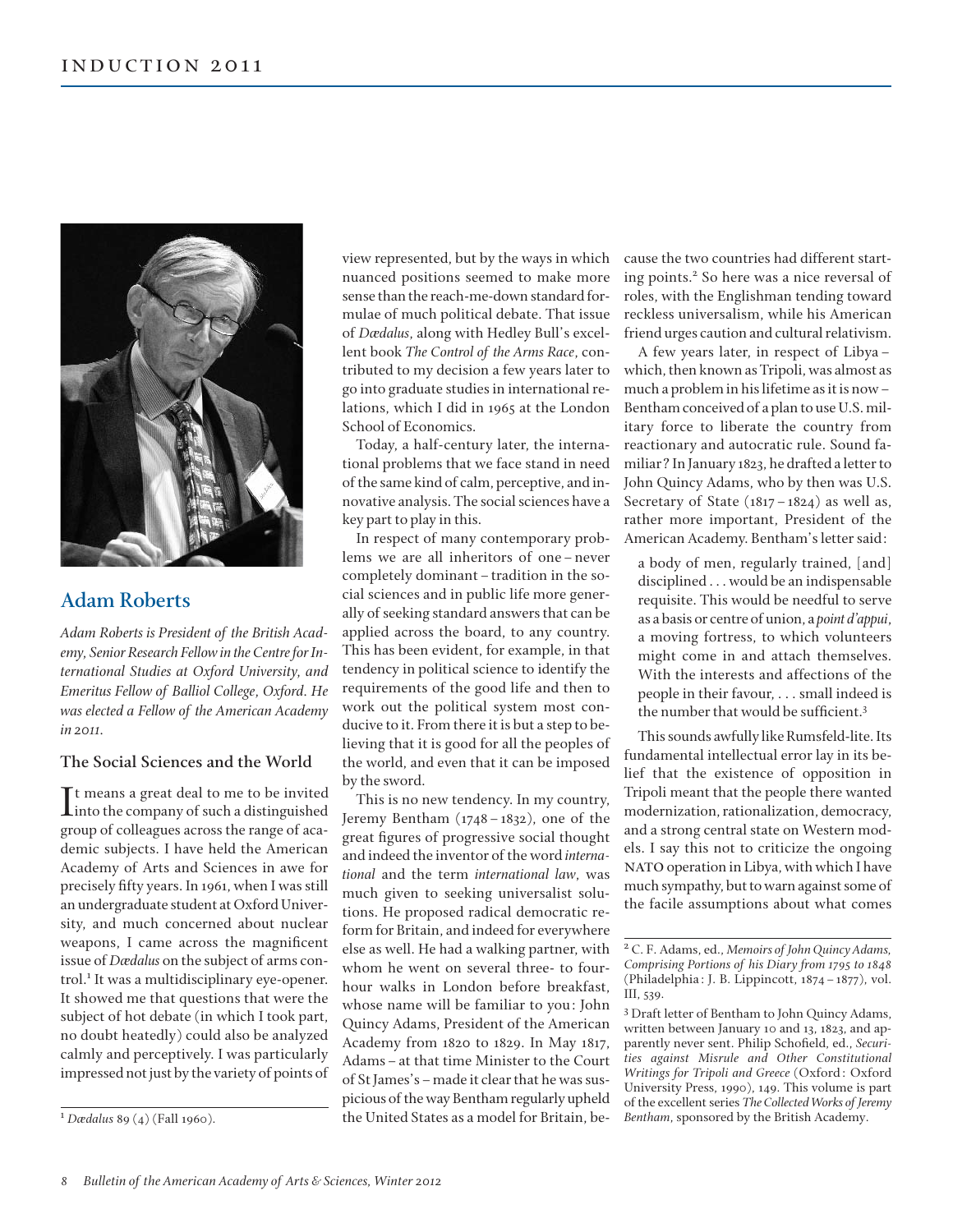after such actions. Indeed, Bentham took this to the point of comedy when he proposed to Adams, in a letter purporting to be from a representative of Tripoli, that the reformed state's motto should be "the greatest happiness of the greatest number" in Arabic.4 Sadly, there is no evidence that Bentham's letters to Adams were ever posted.<sup>5</sup> We can assume that Adams, had he received them, would have been duly skeptical.

ample in the early reaction to the Arab Spring. I yield to no one in my admiration for civil resistance, but I worried about the easy assumptions that the outcomes might be similar across the Arab world.

This is definitely *not* to say that certain peoples are not capable of building a modern democratic system, nor is it to say that cultural relativism rules supreme. Nor indeed am I suggesting that we should never

# At a time when understanding foreign societies is so necessary – and is apparently in short supply at the highest levels of government – we need the social sciences and the humanities more than ever.

This episode is worth recalling because the problem that it exemplifies - of assuming that other societies think like we do, and want exactly the same things–is still very much with us. It is part of the intellectual failure that has marked aspects of the international campaign against terrorism of the past ten years–and it has been a problem in the United Kingdom every bit as much as in the United States. The problem has been made worse by the seductive claims that globalization is sweeping the world and creating a common culture. We saw another exseek to spread our ideas and customs. Political and social thought crosses borders as easily as the wind and weather. But it is to say that change has to come from within societies. It may be helped from outside, but any help has to work with the grain of the society concerned. I have sometimes called this a process of induction, and I hope we can celebrate that larger meaning of the term as well as the induction of Fellows in which we are taking part today.

This conclusion draws on a tradition in the social sciences–one distinct from the universalist tradition I mentioned earlier. It is a tradition that accepts that different peoples, societies, and states have undergone very different historical experiences, view the world and their place in it very differently, and indeed react to globalization differently. This is a tradition that recognizes that it is not enough for political systems, or military interventions, to have legitimacy from on high, whether from the U.S. government, from international coalitions, or from the UN Security Council. It is also necessary that they have local legitimacy– something that has proved notably hard to achieve in Iraq, Afghanistan, and many other countries.

At a time when understanding foreign societies is so necessary–and is apparently in short supply at the highest levels of government–we need the social sciences and the humanities more than ever. The British Academy has been waging a campaign to ensure that, in the perfect storm of change now happening in higher education in the United Kingdom, the very strong claims of the social sciences and humanities will be heard. We are pressing hard on all fronts, but are especially concerned with two issues, both of which are also causes of concern here in the United States. The first is the lack of adequate provision for the support of postgraduate students: this will be an increasingly severe problem in England as students complete their first degrees with a burden of debt around their necks. The second is the situation regarding the study of foreign languages. In the United Kingdom, frankly, the situation has become dire. In both the United Kingdom and the United States we risk becoming nations of monoglots in a world of polyglots.

I'm delighted, and as a new Fellow proud, that the American Academy–which is 122 years older than the jumped-up British Academy–has set up its new Commission on the Humanities and Social Sciences, under the direction of Leslie Berlowitz. I'm especially pleased to see that the new commission is absolutely not structured in a way to suggest that the humanities and social sciences should be seen as counterposed to the physical and biological sciences. In the last few turbulent years, inasmuch as we at the British Academy have achieved anything to protect the subjects we champion, it has been by working very closely with our colleagues in the Royal Society, and indeed

<sup>4</sup> Draft letter purportedly from Hassuna D'Ghies to John Quincy Adams, written by Bentham between January 13 and February 2, 1823, and apparently never sent; ibid., 166–167.

<sup>5</sup> Ibid., Editorial Introduction, xxxi–xxxii. The excellent Online Adams Catalog of the Massachusetts Historical Society does not contain any indication that the letters were sent; http:// www.masshist.org/adams/catalog. (Further research conducted by the author at the MHS Library on October 3, 2011, provided new evidence that these letters about Tripoli were never actually sent to John Quincy Adams.)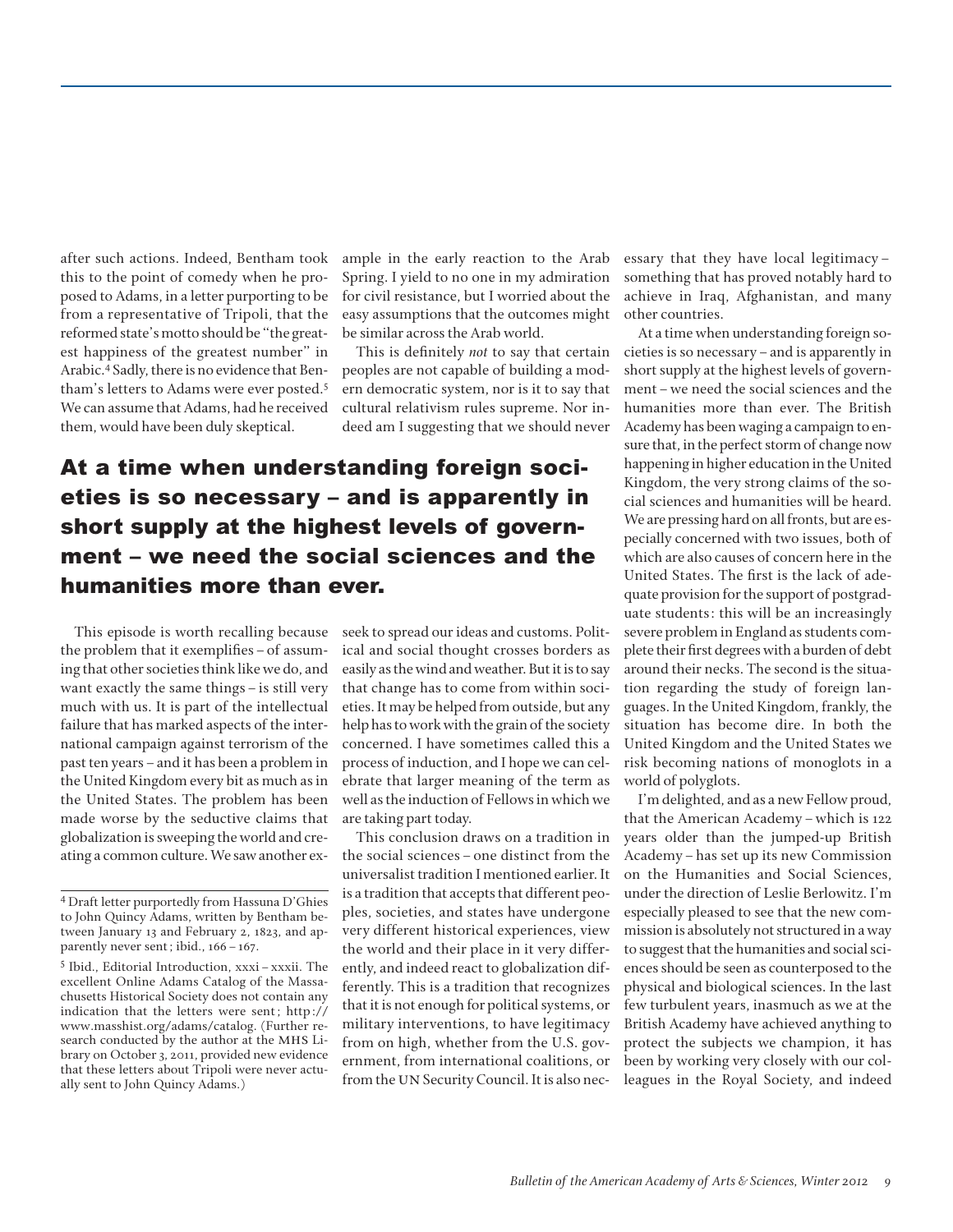sending a joint submission to government indicating the common requirements that need to be followed in supporting research in our various subjects.

And that is the point on which I conclude. The great problems that modern societies face–from environmental change to the obesity epidemic, from development in the postcolonial world to the control of weaponry–all these issues require the application of the full range of specialisms and skills represented in this great Academy and that were evident in that issue of *Dædalus* I read fifty years ago. I'm honored to be a member.



# **Annette Gordon-Reed**

*Annette Gordon-Reed is Professor of Law at Harvard Law School; the Carol K. Pforzheimer Professor at the Radcliffe Institute for Advanced Study; and Professor of History at Harvard University. She was elected a Fellow of the American Academy in 2011.*

### **Why the Humanities and Social Sciences Matter**

I was deeply honored to learn that I had<br>been chosen to become a member of the Twas deeply honored to learn that I had American Academy of Arts and Sciences, and I feel doubly honored to be given the opportunity to say a few words at this induction ceremony. This organization has had an illustrious history since its founding in 1780 by some of the most prominent figures in American history, most notably John Adams, the American revolutionary and the nation's second president. It is humbling to have my name included on the roster of the distinguished people who have been members of the Academy over the years, including my fellow inductees.

Founding the Academy was an act of hope, on the heels of another supreme act of hope, when the American colonies decided to declare themselves an independent country just four years before this Academy came into existence. What a daring thing to do: to predict and believe that the new nation would cultivate scholars, scientists, and business leaders to rival those found in Europe. Though hope was at the foundation of their belief, Adams and his cohort understood that hope without action would not be enough. The development of scholarly, artistic, and commercial life in America could not be left to chance. Cultivation of each of these endeavors was required if the United States was to become and remain a great nation. As France had done when it created the French Royal Academy of Arts and Sciences, the establishment of the American Academy of Arts and Sciences expressed a commitment to excellence that sent a message to the nation's citizens, and to the world, about the new country's confident aspirations.

Writing from France to his wife Abigail in May 1780, John Adams said, "I must study Politicks and War that my Sons may have liberty to study Mathematicks and Philosophy. My Sons ought to study Mathematicks and Philosophy, Geography, Natural History, Naval Architecture, Navigation, Commerce and Agriculture in order to give their children the right to study Painting, Poetry, Musick, Architecture, Statuary, Tapestry and Porcelaine." Of course, poets and artists have always been among us. But Adams's quote expresses the truth that a country must have a sufficient level of wealth, stability, and security before large numbers of its citizens can engage in pursuits broader than the basic struggle for survival that war and politics–the substitute for war–address.

I was thinking about Adams's quote long before I learned that I would be giving these remarks. Back in February, I was asked to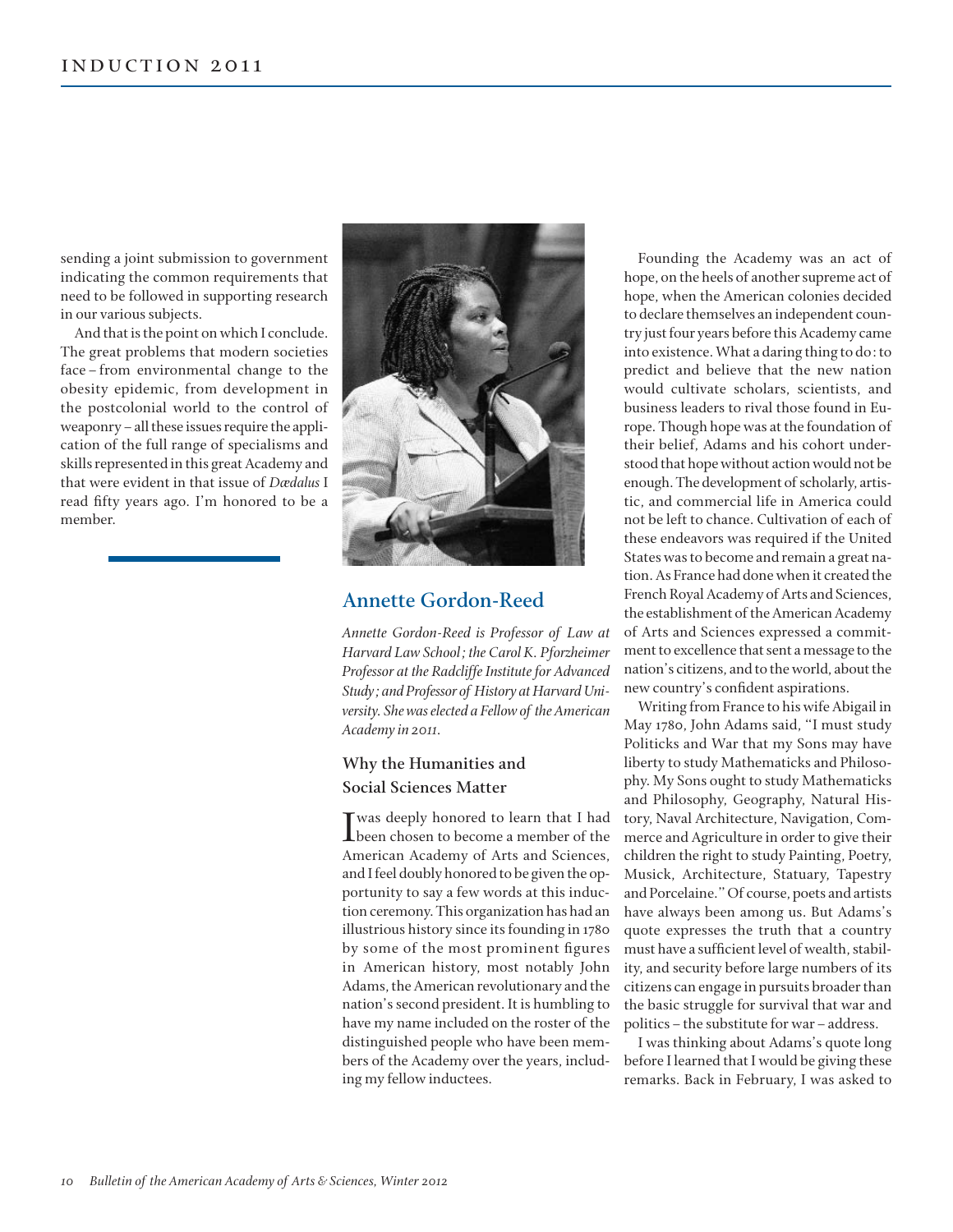serve on the Academy's national Commission on the Humanities and Social Sciences, a group formed in response to a bipartisan request from members of the U.S. Senate and House of Representatives. The commission, comprised of leaders from the arts, social sciences, and humanities, is charged with the task of making suggestions for how to "maintain national excellence in humanities and social scientific scholarship and education, and to achieve long-term national goals for our intellectual and economic well-being; for a stronger, more vibrant civil society; and for the success of tion, feel it necessary to abandon cherished understandings and values, to look for fixes that appear easy.

One of the easy answers offered in our current panic has been to downplay the study of the humanities, in particular, in favor of so-called hard subjects. From  $K-12$ into college and postgraduate schools, the message has gone forth that math and the sciences are what really count. Economics, a social science, today in thrall to quantitative analysis, has been given something of a pass because it is seen as a path to business school.

America's students need to draw from every form of creativity – arts, sciences, mathematics – to put them in the position to tackle the tough questions and to solve the difficult problems that inevitably await us as the years unfold.

There is no need to reverse course, to go back to the age of soldiers and politics in which Adams found himself and his country in 1780. As he and others had hoped, through many years of struggle and achievement, we have become a great nation. Despite our current travails, we have the resources–if we choose–to realize the dream of a society where art, science, and mathematics–all forms of human inquiry–are valued and supported. As a member of the Commission on the Humanities and Social Sciences and as a member of the Academy, I hope to help make the case for the kind of liberally educated society that Adams championed. America's future as one of the leaders of the world depends on the complete realization of that vision.

cultural diplomacy in the 21st century." This charge is in keeping with the spirit of this Academy's founding, reinforcing the principle that the country's intellectual and cultural life are matters of national importance and that direct action should be taken to insure the health of both.

One might think that no such exhortations would be necessary, that it is self-evident that the values taught and promoted in the humanities and social sciences are critical to the maintenance of a civilized society. But we live in interesting and difficult times. The global economy is in a parlous state, with no relief in sight. Whole professions and industries are undergoing structural changes that leave no clear picture of what to expect in the coming years. Uncertainty reigns. In times like these, people look for answers and, sometimes, in their despera-

No one can deny the importance of math, science, and technology. America needs more homegrown engineers and scientists, and the available evidence indicates that our students lack the math and science skills of youngsters in other countries with whom they must compete for jobs and even for places in our own universities. But this is not an either/or proposition. Our students can be proficient in math, science, *and* the humanities. They must be. It is imperative in a globally competitive world that they be deeply and broadly (yes, liberally) educated. No aspect or expression of human insight and talent should be given short shrift. America's students need to draw from every form of creativity–arts, sciences, mathematics–to put them in the position to tackle the tough questions and to solve the difficult problems that inevitably await us as the years unfold.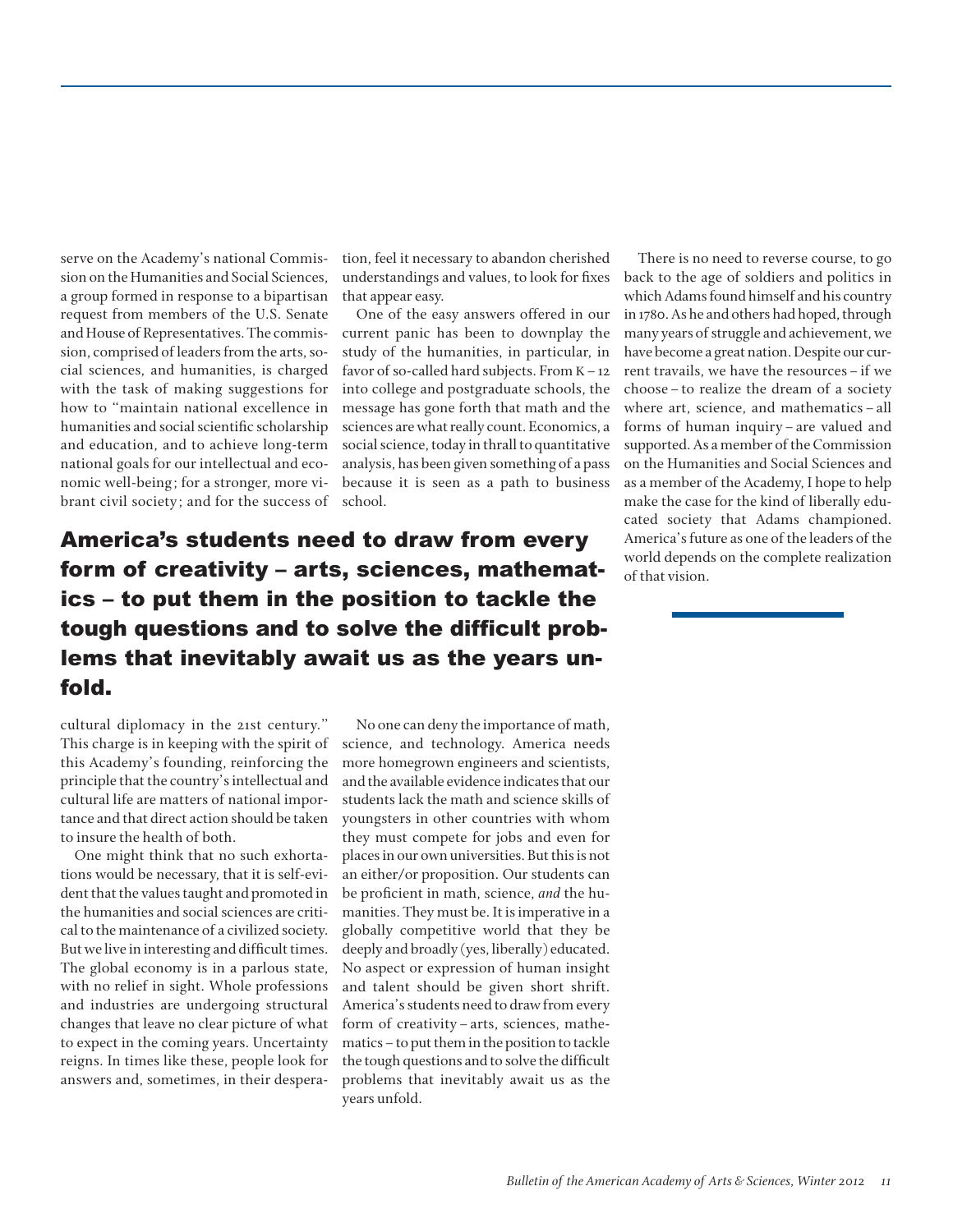

# **William I. Miller**

*William I. Miller is President of The Wallace Foundation. He was elected a Fellow of the American Academy in 2008.*

### **Why Bridges Matter–in Public Works and in Public Life**

n our way here, my wife Lynne and I drove over the Anderson Memorial Bridge that links North Harvard Street in Allston with JFK Street in Cambridge. This three-arch bridge over the Charles River, made of reinforced concrete, is not especially large or long. At 440 feet, or about a tenth of a mile, it takes less than fifteen seconds to cross in a car. So it's easy not to give it a second thought.

But if you take a closer look, you might observe that in 1913, the engineering firm of Wheelwright, Haven & Hoyt took pains to cover the concrete in rather handsome brickwork, giving it a Georgian Revival character that ties it visually to the Harvard University buildings on the Cambridge side. You might see a small plaque erected by the bridge's donor, Larz Anderson, in memory of his father, expressing the hope that the bridge will serve a high purpose. In fact, through careful placement and durable design, the bridge has united the people of two communities for nearly a century.

There are other kinds of bridges that are easy to overlook; that are difficult to build and sustain; and that also play an important public role. By that, I mean "bridging institutions" like the American Academy of Arts and Sciences that connect those with different perspectives and roles on behalf of some common, public purpose. This bridging purpose is visible today in the breadth of disciplines the Academy represents, in the ways in which it shares ideas externally through *Dædalus*, and in its inclusion of Class V members from public affairs, business, and administration, on whose behalf I am honored to speak today. Let me share three stories about how bridging institutions can make a difference.

I have spent most of my life in Columbus, Indiana, a small city of about 44,000. For many years, the main route to Columbus was through a nondescript, congested stretch of four-lane highway. In the 1990s, a number of us decided to try to make improvements, forming a group of local officials and community leaders called The Front Door Project. We wanted an entry that, like the Anderson Bridge, would help establish a sense of place to reflect our community values of innovation and striving for excellence. We brought in experts from outside the community: architects Robert Venturi and Denise Scott Brown to help us rethink how a commercial strip looks and functions, landscape architect Michael Van Valkenburgh to design a greenspace, and bridge designer Jean Muller of Switzerland. For the interstate bridge, Muller proposed a radical new design in which the roadbeds of Interstate 65 were cantilevered on the outside of a cable-stayed structure.

The effort took more than a decade. It made me realize how hard it is to build bridges and connections. After five years of little progress, I took to calling our group The Eternal Door Project. But persistence pays off. Today if you visit Columbus you will be carried into our downtown over two stunning and innovative bridges, between which are a vigorous commercial center and a dramatically landscaped parkway. More recent community initiatives have similarly strengthened the regional public education system and revitalized our downtown. I believe that all these efforts were successful because we assembled the critical ingredients of public-private partnerships; in other words, bridging institutions.

Meanwhile, The Wallace Foundation in New York City, whose presidency I assumed in July, has been trying to tackle the national challenge of strengthening how school principals are trained and supported to become instructional leaders. This also was not easy. Conventional wisdom held that principals were mainly responsible for the three Bs: buildings, budgets, and buses. Today, after eleven years of effort, improving school leadership is a federal priority. Leading districts across the country are creating promising new ways of preparing and supporting principals. Here, too, bridging made the difference: the Foundation brought together researchers, who generated objective evidence that effective principals are crucial to school improvement; policy-makers, who passed new laws; and practitioners, who developed ways to improve their practice. The Foundation is helping share the lessons as widely as possible.

Closer to the Academy, Tufts University professor Christine Economos spearheaded a citywide effort in Somerville, Massachusetts, to combat childhood obesity among first through third graders by combining the efforts of government, educators, restaurant and gym owners, and volunteers. Shape Up Somerville yielded a modest but statistically significant reduction in the BMI (body mass index) among the city's young children between 2002 and 2007. The influence of this